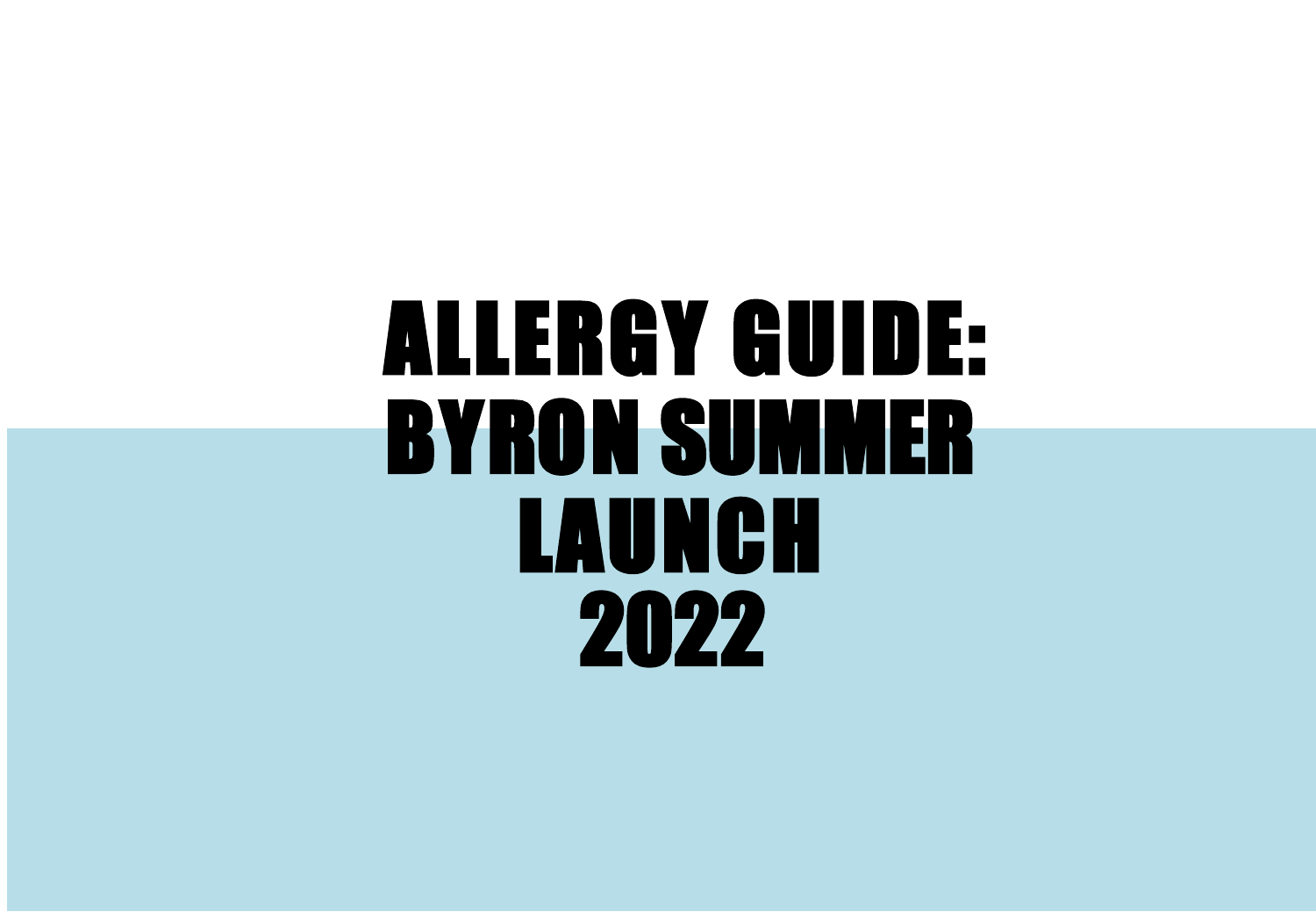## **BYRON**

Our guide details the allergenic ingredients that can be found in our food. In addition to this we also detail dishes that are suitable for vegetarians and vegans and products that, whilst are free from a particular allergen, could be subject to crosscontamination during cooking.

If you have any questions, you must speak to a member of the management team.

**NGCI** - - We are providing information to consumers on the absence or reduced presence of Gluten in food. This product is made without gluten, but there may be a risk of cross contamination.

**M** - These products do not contain the listed allergen, but the ingredient was manufactured in an environment where this allergen is present. OR there is a risk of cross contamination from our kitchen processes. Therefore, cross-contamination, whilst unlikely, is possible.

We do not declare every ingredient used within a dish on this menu, and recipes may be subject to change. We will do our very best to accommodate you, and whilst every effort is made to minimise cross-contamination, our ingredients are manufactured, and our dishes are prepared, in environments where allergens are present. We cannot therefore guarantee that any item on our menu is 100% allergen-free. If you have further questions, you must speak to the Manager.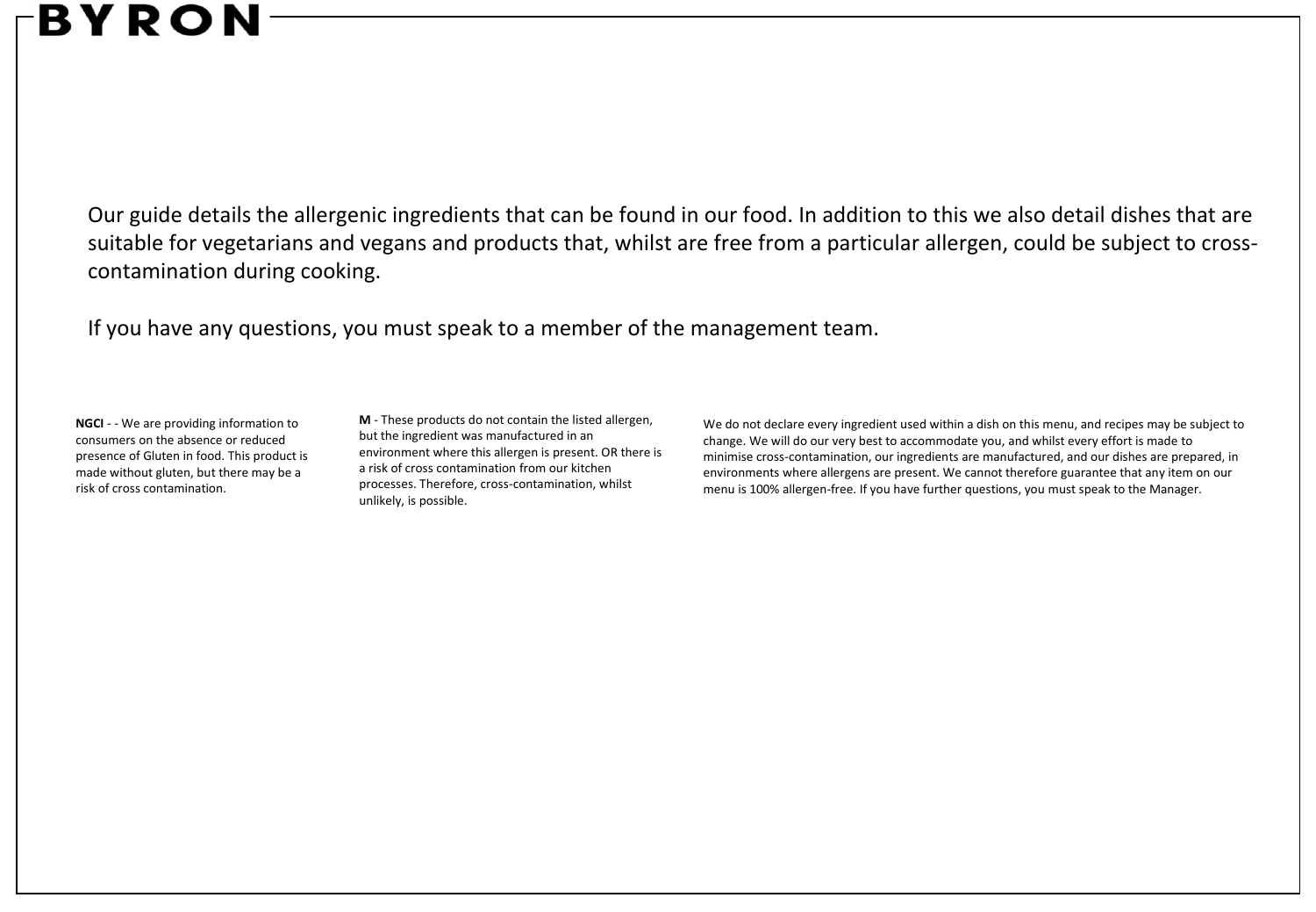## $\mathsf{F}\mathbf{B}\mathbf{Y}\mathbf{R}\mathbf{O}\mathbf{N}$

|                                                                              |      | ă      |           |              |        |              |         |   |              |          |      | Dioxide |                     | containing           |               |     |     |        |                                     |                            |                              |
|------------------------------------------------------------------------------|------|--------|-----------|--------------|--------|--------------|---------|---|--------------|----------|------|---------|---------------------|----------------------|---------------|-----|-----|--------|-------------------------------------|----------------------------|------------------------------|
|                                                                              | Fish | Crusta | Violluscs | Milk         | 鷗      | Soya         | Peanuts |   | istar<br>š   | Celery   | iqui | Sulphur | <b>Nuts</b><br>Tree | 쓺<br>Gluten<br>-cere | <b>BARLEY</b> | DAT | RYE | WHEAT  | $\mathfrak{S}$<br>Suitable<br>VEGAN | Suitable for<br>VEGETARIAN | Calories per<br>Serving      |
| <b>Classic Burgers</b>                                                       |      |        |           |              |        |              |         |   |              |          |      |         |                     |                      |               |     |     |        |                                     |                            |                              |
| <b>Beef Burger</b>                                                           |      |        |           | M            | v      | м            |         |   |              | Y        |      |         |                     | Y                    | M             | M   | M   | Y      |                                     |                            | 650                          |
| Cheeseburger                                                                 |      |        |           | Y            | Y      | M            |         |   |              | Y        |      |         |                     | Y                    | M             | M   | M   | Y      |                                     |                            | 720                          |
| <b>Classic Chicken</b>                                                       |      |        |           | Y            | Y      | М            |         |   |              | Y        |      | Y       |                     | Y                    | M             | M   | M   | Y      |                                     |                            | 695                          |
| <b>Signature Burgers</b>                                                     |      |        |           |              |        |              |         |   |              |          |      |         |                     |                      |               |     |     |        |                                     |                            |                              |
| Byron                                                                        |      |        |           | Y            | Y      | M            |         |   |              | Y        |      |         |                     | Y                    | M             | M   | M   | Y      |                                     |                            | 680                          |
| The Smokey                                                                   |      |        |           | Y            | M      | Y            |         |   | Y            |          |      | Y       |                     | Y                    | M             | M   | M   | Y      |                                     |                            | 750                          |
| <b>Double Bacon Cheese</b>                                                   |      |        |           | Y            | M      | М            |         |   | Y            | Y        |      |         |                     | Y                    | M             | M   | M   | Y      |                                     |                            | 1070                         |
| <b>B-Rex</b>                                                                 |      |        |           | Y            | Y      | Y            | M       | M | Y            |          |      | Y       | М                   | Y                    | Y             | M   | M   | Y      |                                     |                            | 950                          |
| <b>The Plantastic</b>                                                        |      |        |           | M            | M      | M            |         |   |              |          |      |         |                     | $\mathbf{Y}$         | M             | M   | M   | Y      | Y                                   | $\mathbf{Y}$               | 550                          |
| Clucky                                                                       |      |        |           | $\mathbf{Y}$ | Y      | M            |         |   |              | Y        |      | Y       |                     | Y                    | M             | M   | M   | Y      |                                     |                            | 720                          |
| C-Rex                                                                        |      |        |           | Y            | Y      | Y            | M       | M | Y            | Y        |      | Y       | M                   | Y                    | Y             | M   | M   | Y      |                                     |                            | 780                          |
| V-Rex                                                                        |      |        |           | M            | M      | Y            |         |   |              | Y        |      |         |                     | Y                    | M             | M   | M   | Y      | $\mathbf{Y}$                        | $\mathbf{Y}$               | 840                          |
| <b>Easy Cheesy</b>                                                           |      |        |           | Y            | Y      | Y            | M       | M | Y            | Y        |      | Y       | М                   | Υ                    | Y             | M   | M   | Y      |                                     | $\mathbf{Y}$               | 840                          |
| Elizabeefan                                                                  |      |        |           | $\mathbf{Y}$ | Y      | Y            |         |   | Y            |          |      | Y       |                     | Y                    | M             | M   | M   | Y      |                                     |                            | 840                          |
| <b>Lunch Burgers</b>                                                         |      |        |           |              |        |              |         |   |              |          |      |         |                     |                      |               |     |     |        |                                     |                            |                              |
| Classic Lunch Burger With Fries                                              |      |        |           | M            | Y      | М            |         |   | M            | Y        |      | M       |                     | Y                    | M             | M   | M   | Y      |                                     |                            | 1030                         |
| Classic Lunch Cheeseburger With Fries                                        |      |        |           | $\mathbf{Y}$ | Y      | M            |         |   | M            | Y        |      | M       |                     | Y                    | M             | M   | M   | Y      |                                     |                            | 1100                         |
| Classic Lunch Chicken Fried With Fries                                       |      |        |           | Y            | Y      | M            |         |   | M            | Y        |      | Y       |                     | Y                    | M             | M   | M   | Y      |                                     |                            | 1085                         |
| <b>Starters &amp; Sides</b>                                                  |      |        |           |              |        |              |         |   |              |          |      |         |                     |                      |               |     |     |        |                                     |                            |                              |
| Mac & Cheese - Classic - Single                                              |      |        |           | Y            |        |              |         |   | Y            |          |      |         |                     | Y                    |               |     |     | Y      |                                     | $\mathbf{Y}$               | 555                          |
| Mac & Cheese - Classic - Sharer                                              |      |        |           | $\mathbf{Y}$ |        |              |         |   | Y            |          |      |         |                     | Y                    |               |     |     | Y      |                                     | Y                          | 555                          |
| Mac & Cheese - Pulled Beef - Sharer                                          |      |        |           | $\mathbf{Y}$ |        | $\mathbf{Y}$ |         |   | Y            |          |      |         |                     | Y                    |               |     |     | Y      |                                     |                            | 600                          |
| Crunchy Onion Rings - Classic                                                |      |        |           | M            | Y      |              |         |   |              | Y        |      |         |                     | Y                    |               |     |     | Y      |                                     | $\mathbf{Y}$               | 950                          |
| Crunchy Onion Rings - Sriracha Mayo                                          |      |        |           | M            | Y      |              |         |   |              | Y        |      |         |                     | Υ                    |               |     |     | Y      |                                     | $\mathbf{Y}$               | 995                          |
| Crunchy Onion Rings - Smoky BBQ                                              |      |        |           | M            |        | Y            |         |   |              | Y        |      |         |                     | Y                    |               |     |     | Y      | Y                                   | Y                          | 885                          |
| Halloumi Fries - Classic - Single                                            |      |        |           | Y            | Y      |              |         |   |              | Y        |      |         |                     | Υ                    |               |     |     | Y      |                                     | Y                          | 440                          |
| Halloumi Fries - Indulgent - Sharer                                          |      |        |           | Y<br>Y       | Y<br>Y | М            | M       | M | Y            | Y<br>Y   | М    |         | M                   | Y<br>Y               | M             | M   | M   | Y<br>Y |                                     | $\mathbf Y$<br>$\mathbf Y$ | 315<br>300                   |
| Halloumi Fries - Classic - Sharer<br>Chicken Strips - Classic x 3/5          |      |        |           | Y            | Y      |              |         |   |              | Y        |      | Y       |                     | Y                    |               |     |     | Y      |                                     |                            | 530 Individual /400 Sharing  |
| Chicken Strips - Cheesy x 3/5                                                |      |        |           | $\mathbf{Y}$ |        |              |         |   | $\mathbf{Y}$ | Y        |      | Y       |                     | Y                    |               |     |     | Y      |                                     |                            | 450 Individual / 365 Sharing |
|                                                                              |      |        |           | Y            |        | Y            |         |   |              | Y        |      | Y       |                     | Y                    |               |     |     | Y      |                                     |                            | 465 Individual / 370 Sharing |
| Chicken Strips - Smoky BBQ x 3 / 5<br>Chicken Strips - Sriracha Mayo x 3 / 5 |      |        |           | Y            | Y      |              |         |   |              | Y        |      | Y       |                     | Y                    |               |     |     | Y      |                                     |                            | 575 Individual / 435 Sharing |
| Chicken Wings - Classic x 4 / 6                                              |      |        |           | M            |        |              |         |   |              | Y        |      |         |                     | Y                    |               |     |     | Y      |                                     |                            | 330 Individual / 240 sharing |
| Chicken Wings - Smoky BBQ x 4 / 6                                            |      |        |           | М            |        | Y            |         |   |              | Y        |      |         |                     | Y                    |               |     |     | Y      |                                     |                            | 335 Individual / 250 Sharin  |
| Chicken Wings - Sriracha x 4 / 6                                             |      |        |           | M            |        |              |         |   |              | Y        |      |         |                     | Y                    |               |     |     | Y      |                                     |                            | 340 Individual / 245 Sharing |
| <b>Sweet Potato Fries</b>                                                    |      |        |           |              |        |              |         |   |              |          |      |         |                     |                      |               |     |     |        | Y                                   | Y                          | 340                          |
| Fries - Classic - Single                                                     |      |        |           | M            |        | M            |         |   | M            | M        |      | M       |                     | M                    | M             | M   | M   | M      | Y                                   | Y                          | 415                          |
| Fries - Cheese - Single                                                      |      |        |           | $\mathbf{Y}$ |        | М            |         |   | Y            | M        |      | M       |                     |                      |               |     |     |        |                                     | Y                          | 535                          |
| Fries - Pulled Beef Loaded - Sharer                                          |      |        |           | $\mathbf{Y}$ |        | Y            |         |   | Y            |          |      |         |                     |                      |               |     |     |        |                                     |                            | 620                          |
| <b>Byron Slaw</b>                                                            |      |        |           |              | Y      | М            | M       | M | Y            |          | М    |         | M                   | M                    | M             | M   | M   | M      |                                     | $\mathbf{Y}$               | 215                          |
| Stir-fried Greens & Glory                                                    |      |        |           |              |        | M            | M       | M | Y            |          | M    |         | M                   | M                    | M             | M   | M   | M      |                                     | Y                          | 80                           |
| Fresh Green Salad                                                            |      |        |           |              |        |              |         |   | Y            |          |      |         |                     |                      |               |     |     |        |                                     | Y                          | 85                           |
|                                                                              |      |        |           |              |        |              |         |   |              |          |      |         |                     |                      |               |     |     |        |                                     |                            |                              |
| <b>Dips</b>                                                                  |      |        |           |              |        |              |         |   |              |          |      |         |                     |                      |               |     |     |        |                                     | Y                          |                              |
| <b>Byron Sauce</b>                                                           |      |        |           |              | Y      |              |         |   |              | Y        |      |         |                     |                      |               |     |     |        | $\mathbf{Y}$                        | Y                          | 120<br>140                   |
| <b>Vegan Byron Sauce</b>                                                     |      |        |           |              |        |              |         |   |              |          |      |         |                     |                      |               |     |     |        |                                     |                            |                              |
| <b>Tomato Ketchup</b>                                                        |      |        |           |              |        |              |         |   |              | <b>Y</b> |      |         |                     |                      |               |     |     |        | Y                                   | Y                          | 30                           |
| Mayonnaise                                                                   |      |        |           |              | Y      |              |         |   |              |          |      |         |                     |                      |               |     |     |        |                                     | Y                          | 210                          |
| <b>BBQ</b> Sauce                                                             |      |        |           |              |        | Y            |         |   | Y            |          |      | Y       |                     |                      |               |     |     |        | $\mathbf{Y}$                        | Y                          | 55                           |
| Sriracha Mayo                                                                |      |        |           |              | Y      |              |         |   |              |          |      |         |                     |                      |               |     |     |        |                                     | Y                          | 165                          |
| Sriracha Sauce                                                               |      |        |           |              |        |              |         |   |              |          |      |         |                     |                      |               |     |     |        | Y                                   | Y                          | 28                           |
|                                                                              |      |        |           |              |        |              |         |   |              |          |      |         |                     |                      |               |     |     |        |                                     |                            |                              |